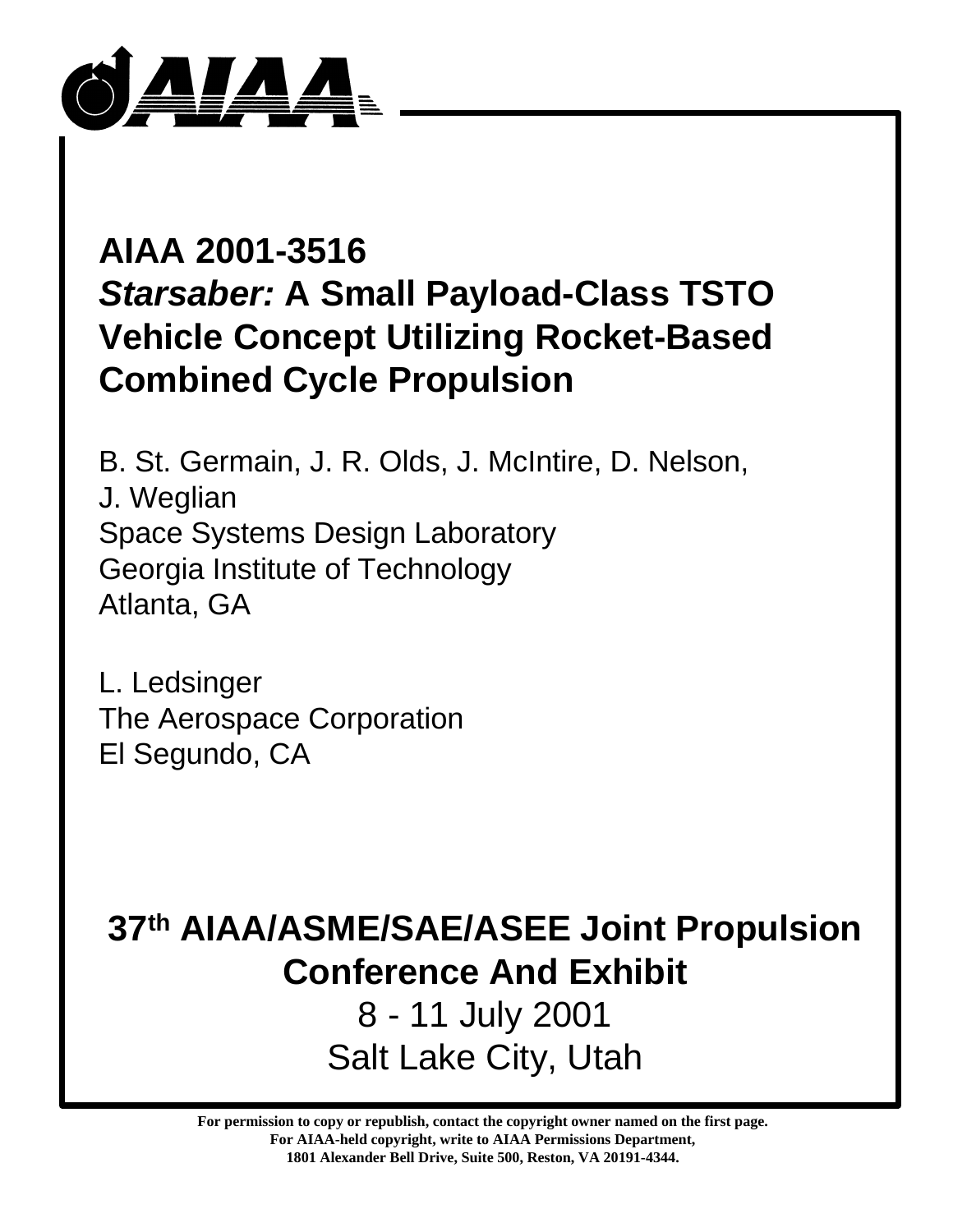# *Starsaber:* **A Small Payload-Class TSTO Vehicle Concept Utilizing Rocket-Based Combined Cycle Propulsion**

Brad St. Germain\*, John R. Olds<sup>†</sup>, Laura Ledsinger<sup>‡</sup>, James McIntire<sup>\*</sup>, Douglas Nelson<sup>§</sup>, John Weglian<sup>\*</sup> Space Systems Design Lab School of Aerospace Engineering Georgia Institute of Technology, Atlanta, GA, 30332-0150

## **ABSTRACT**

This paper introduces *Starsaber*, a new conceptual launch vehicle design. *Starsaber* is a twostage-to-orbit (TSTO) vehicle capable of putting a 300 lb. class payload into low Earth orbit (LEO). The vehicle is composed of a reusable winged booster, powered by two hydrocarbon fueled ejector ramjet (ERJ) engines, and a LOX/RP-1 expendable upper stage. The vehicle utilizes advanced structural and thermal protection system (TPS) materials, as well as advanced subsystems.

Details of the conceptual design process used for *Starsaber* are given in this paper. Disciplines including mass properties, internal and external configuration, aerodynamics, propulsion, trajectory simulation, aeroheating, and cost estimation are used in this study. A baseline design was generated and a 2-level 15 variable Taguchi L16 array was used to determine key system variables' influence on vehicle weight and cost. Based on these preliminary results the *Starsaber* vehicle was optimized for both minimum weight (gross and dry weight) and recurring cost. The lowest recurring cost vehicle was estimated to have a recurring cost per flight of \$2.01M, a gross liftoff weight of 168,000 lb. and a booster length of 77 ft.

 $\overline{a}$ 

- ‡ *Former Graduate Student Currently Working for The Aerospace Corporation, Member AIAA.*
- § *Graduate Research Assistant, School of Aerospace Engineering, Member AIAA.*

Copyright © 2001 by Brad St. Germain and John R. Olds. Published by the American Institute of Aeronautics and Astronautics, Inc. with permission.

#### **NOMENCLATURE**

|             | ANOM analysis of the mean    |
|-------------|------------------------------|
| <b>CER</b>  | cost estimating relationship |
| DoE         | design of experiments        |
| <b>DSM</b>  | design structure matrix      |
| <b>ERJ</b>  | ejector ramjet               |
| GLOW        | gross liftoff weight (lb.)   |
| Gr/Ep       | graphite epoxy               |
| $H_2O_2$    | hydrogen peroxide            |
| $I_{sp}$    | specific impulse (sec)       |
| LEO         | low Earth orbit              |
| LOX         | liquid oxygen                |
| <b>MER</b>  | mass estimating relationship |
| q           | dynamic pressure (psf)       |
| <b>RBCC</b> | rocket-based combined cycle  |
| RP          | rocket propellant            |
| <b>TRF</b>  | technology reduction factor  |
| Ti-Al       | titanium aluminide           |
| <b>TPS</b>  | thermal protection system    |
| TSTO        | two-stage-to-orbit           |
| T/W         | thrust-to-weight ratio       |
| <b>WBS</b>  | weight breakdown statement   |

# **INTRODUCTION**

One of NASA's goals is to identify key vehicle technologies that will enable significantly lower cost launch services for the ultra-lite and small payload community. This 300 lb. – 500 lb. payload class is often associated with University Explorer scientific missions. Budgets for these flights are typically limited (less than \$1M - \$1.5M for a dedicated flight), but scientific and educational value can be significant. Aggressive new concepts and technologies are needed to address this potential user base.

<sup>\*</sup>  *- Graduate Research Assistant, School of Aerospace Engineering, Student member AIAA.*

<sup>†</sup>  *- Associate Professor, School of Aerospace Engineering, Senior member AIAA.*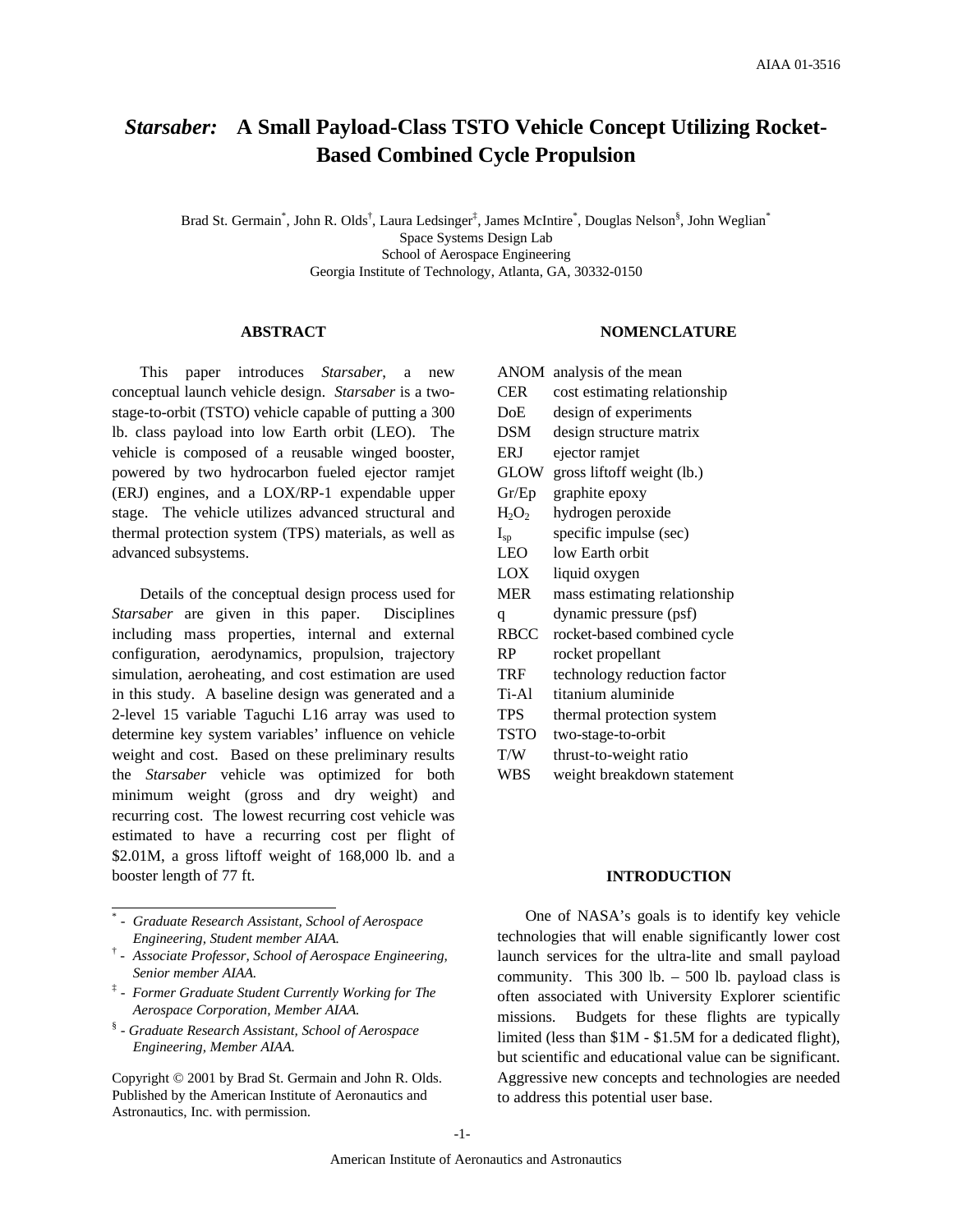This paper summarizes part of a conceptual study conducted by the Space Systems Design Laboratory (SSDL) at Georgia Tech with the support and collaboration of NASA's Marshall Space Flight Center (MSFC). The goal of this study is to investigate a promising concept for small payloadclass missions using rocket-based combined cycle (RBCC) propulsion technology. NASA's MSFC currently has a development effort in RBCC engines. Previous work completed under this study included the analysis of a small payload-class two-stage-toorbit system utilizing a Hankey wedge-shaped  $LOX/LH2$  ejector scramjet powered booster<sup>1</sup>.

#### **CONCEPT OVERVIEW**

*Starsaber*, as seen in Figure 1, is a two-stage vehicle that uses a conical winged-body booster along with a low cost expendable upper stage.



Figure 1: *Starsaber* Concept.

The booster is powered by two ejector ramjet engines and is fully reusable. The fuel/oxidizer combination used for the ejector ramjet engines is one of the factors considered in the design of experiments trade study performed. The fuel choices are propane and JP, while the oxidizer choices are LOX and hydrogen peroxide  $(H_2O_2)$ . The low cost upper stage is expendable. It uses a LOX/RP-1 rocket to place the 300 lb. payload into low Earth orbit.

#### *Mission Profile*

The unpiloted *Starsaber* vehicle takes off and lands horizontally from a notional airfield at the Kennedy Space Center. The initial acceleration occurs in ejector mode. The vehicle then transitions to ramjet mode and flies along a constant dynamic pressure (q) boundary until the booster and enclosed upper stage have accelerated to the rocket mode transition point. After rocket transition the vehicle accelerates off the dynamic pressure boundary to a high altitude staging point. The upper stage is then jettisoned as the dynamic pressure falls below 1 psf. The booster then descends and turns back toward KSC and begins its powered cruise-climb flyback maneuver, while the upper stage and payload continue to accelerate to a circular 200 nmi. low Earth orbit. This mission profile is shown in Figure 2.



Figure 2: *Starsaber* Mission Profile.

#### **DESIGN PROCESS**

*Starsaber* is designed using a collaborative, multidisciplinary design process. An integrated design team is used with each team member responsible for a specific discipline. Team members each execute an individual disciplinary analysis tool and these disciplines are coupled in an iterative conceptual design process in which information about each candidate design is exchanged between the disciplines until the propellant mass fractions of each segment of the mission converge. The design process is most conveniently represented by the design structure matrix (DSM) shown in Figure 3. The main iteration loop identified in the DSM is expanded in Figure 4. These figures outline the design process for the *Starsaber* booster. The DSM for the upper stage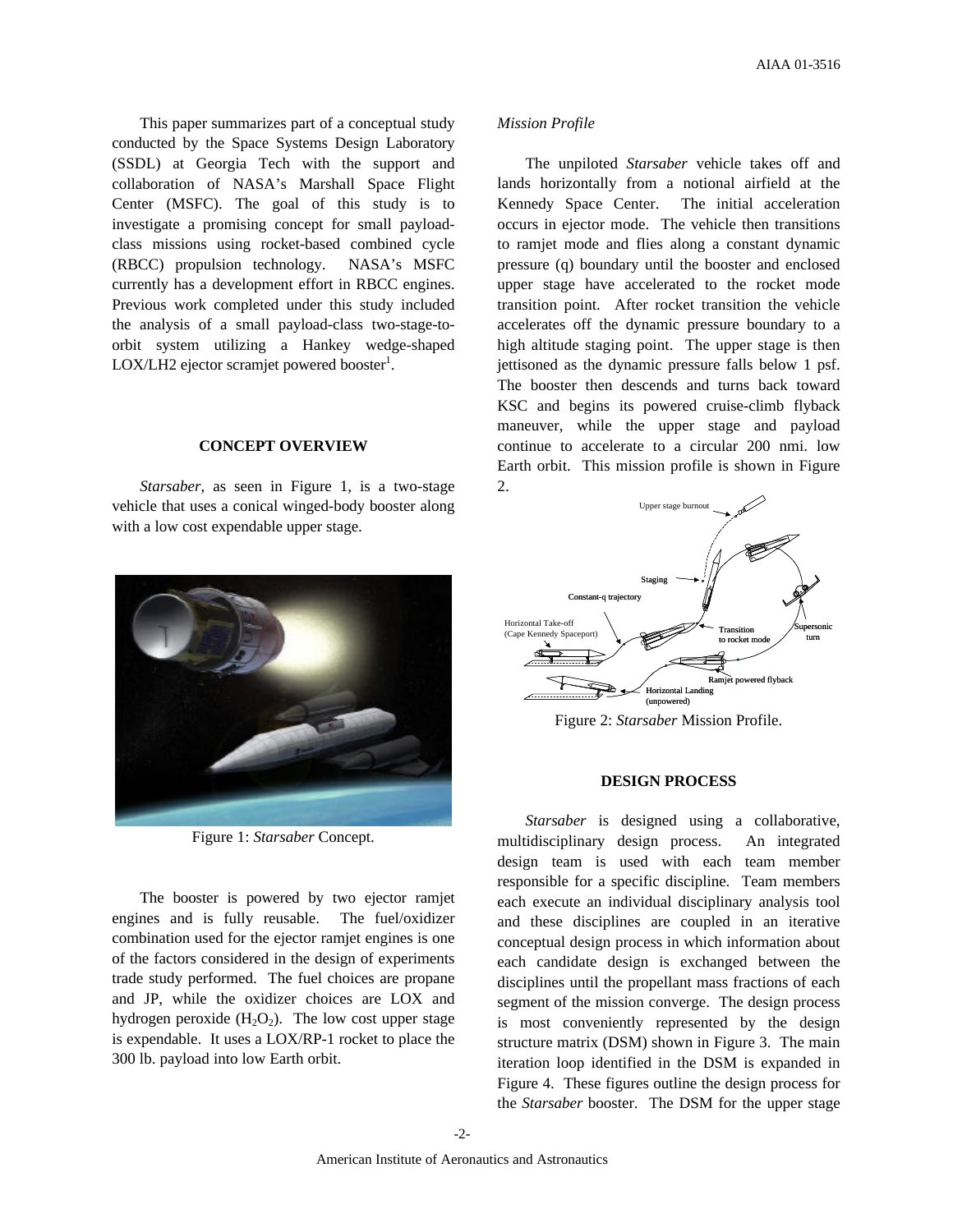consists of a simple iteration loop between the weights and sizing and trajectory disciplines.



Figure 3: Design Structure Matrix.

Design structure matrices are useful for showing the interactions between the various disciplines used for the analysis of *Starsaber*. The lines on the top of the diagram represent the feed-forward loops. These show what information must be passed from the current discipline to a subsequent discipline. The lines below the diagonal represent feedback loops and show what information must be passed upstream. Disciplines that are connected by feedback loops require iteration between the disciplines to achieve a converged design. The main iteration loop shows the strong coupling between the propulsion, performance (trajectory), and the weights and sizing disciplines. The aeroheating discipline is only weakly coupled. This strong coupling inside the main iteration loop is responsible for the many iterations required to achieve a converged vehicle design.



Figure 4: Main Iteration Loop.

At the beginning of the design process a brainstorming session is used to get an initial

configuration for the design. All disciplinary experts have equal input in this session. After the initial design is determined the configuration aerodynamic disciplines work together to determine a feasible packaging and aerodynamic configuration. The vehicle is then converged and properly sized for the 300 lb. payload using the main iteration loop. The vehicle is considered converged when the change between the gross and dry weight of the vehicle does not exceed 0.1% between iterations. The operations and economic analysis is conducted after a converged vehicle design is achieved. The following sections give a more detailed description of the individual disciplines.

# **DISCIPLINARY ANALYSIS**

#### *Configuration*

The initial vehicle layout is set after consultations between the aerodynamics engineer and the configuration engineer. This is done to arrive at a vehicle shape that has the desired aerodynamic performance as well as one that has a high packaging efficiency. After the outer mold line is set, SDRC I-DEAS solid modeling software is used to determine the internal configuration of the vehicle. For a given reference vehicle length and vehicle mixture ratio, the configuration engineer draws the locations of the main propellant tanks, upper stage and RCS tanks. From this drawing, reference surface areas and other key geometric features are determined. These values are incorporated into the Microsoft Excel© weights and sizing spreadsheet. Since the layout of the *Starsaber* vehicle is composed of relatively simple geometric shapes a mostly analytical model is used to determine the fuselage and propellant volumes. This model is incorporated into the weights and sizing spreadsheet and along with the key geometric features supplied by the configuration model, allows the weights and sizing spreadsheet to determine all tank and vehicle lengths, surface areas and volumes.

The oxidizer tank, fuel tank, RCS tanks, and payload bay containing the upper stage occupy the internal volume of the booster. The integral fuel tank is located in the forward section of the booster, with the payload bay in the middle and an integral oxidizer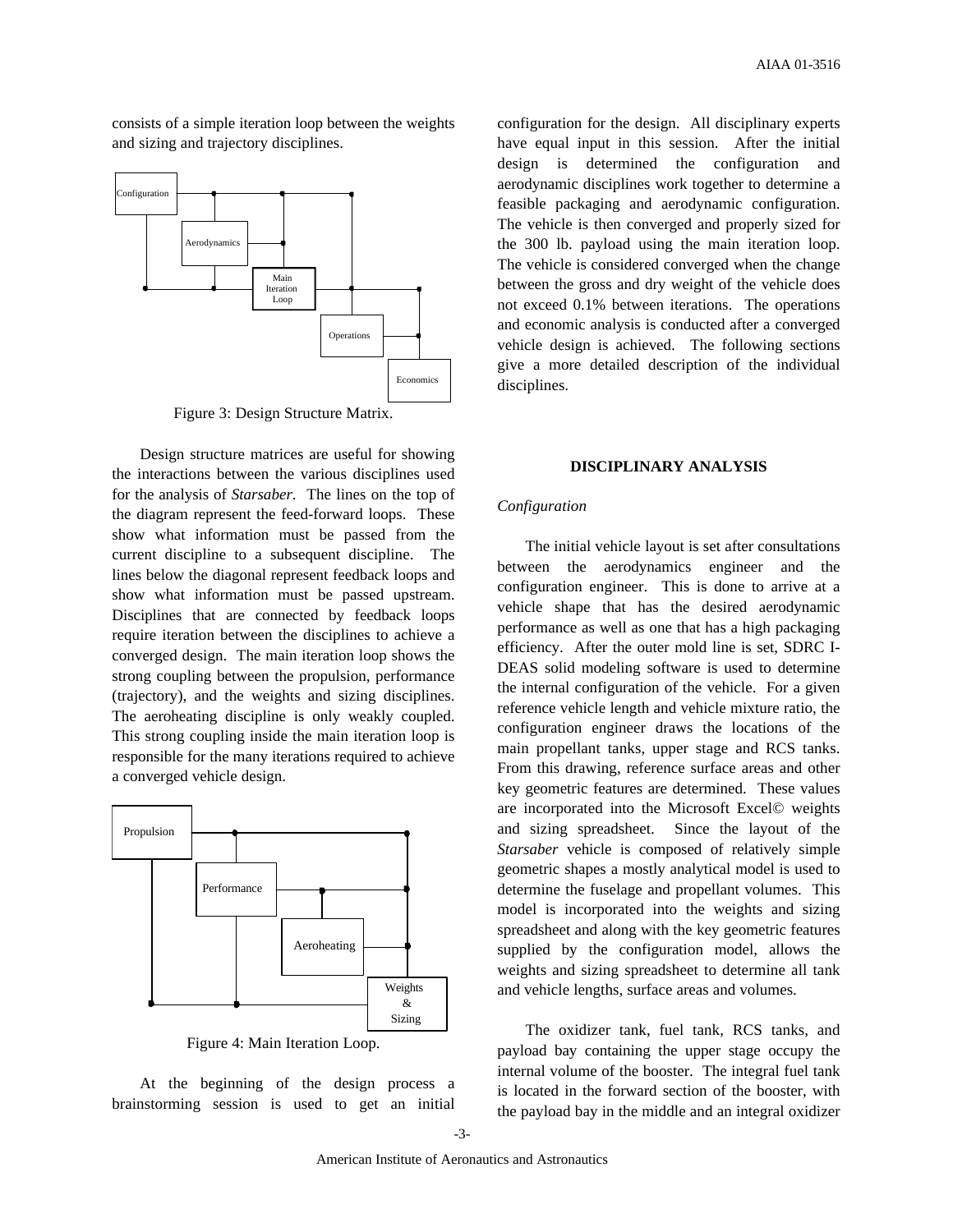tank in the rear. A 3-view of the *Starsaber* vehicle is shown in Figure 5.



# *Aerodynamics*

The aerodynamic properties of *Starsaber* are evaluated using a conceptual design tool entitled  $APAS<sup>2</sup>$  (Aerodynamic Preliminary Analysis System). APAS, which is written in Fortran, was developed by Rockwell International as an aid in the design of the Space Shuttle. APAS couples two subprograms that separately perform the low speed and high speed aerodynamic analysis. UDP (Unified Distributed Panel) is used for Mach numbers up to Mach 3.5. This program uses the geometry created within APAS to perform a vortex lattice method on the body panels. HABP (Hypersonic Arbitrary Body Program) is used to analyze the hypersonic flight regime.

APAS requires several data inputs in order to perform the aerodynamic analysis. These inputs include the vehicle's external geometry and parameters such as the reference wing planform area, leading edge sweep angle, and an estimate of the position of the center of gravity of the vehicle. Figure 6 shows the *Starsaber* geometry file used for the aerodynamic analysis.

APAS is able to provide the trajectory discipline tables of lift and drag coefficients over a wide range of altitudes, Mach numbers, and angles of attack. Pitching moments are also generated in APAS, but because the trajectory is flown untrimmed they were not used in the analysis. During the design process, the *Starsaber* vehicle is photographically scaled to

achieve the proper propellant volume and vehicle mixture ratio. This scaling does not affect the relative external geometry of the vehicle. The aerodynamic coefficients generated by APAS will remain constant during the analysis, but the actual lift and drag values scale with the vehicle's reference area. Therefore, the aerodynamic analysis is only required at the beginning of the design process.



Figure 6: *Starsaber* APAS Geometry.

#### *Weights & Sizing*

The weights and sizing analysis for *Starsaber* uses a photographic scaling set of parametric mass estimating relationships (MERs) that have a NASA Langley heritage. These mass estimating relationships are combined with the analytical configuration model mentioned earlier, to form the weights and sizing spreadsheet. This spreadsheet receives required mass and mixture ratios from the trajectory analysis for both the booster and upper stage and then photographically scales the vehicle to meet these requirements. Since changing the vehicle scale changes the gross weight, capture area, sea level static thrust requirements, and other vehicle parameters, the disciplines in the main iteration loop shown in Figure 4 must be iterated until the vehicle size converges. This process usually takes 4 to 5 iterations, depending on the initial guesses of the various vehicle parameters.

The MERs used for the *Starsaber* analysis are based on near-term materials and construction techniques. Therefore these relations are adjusted by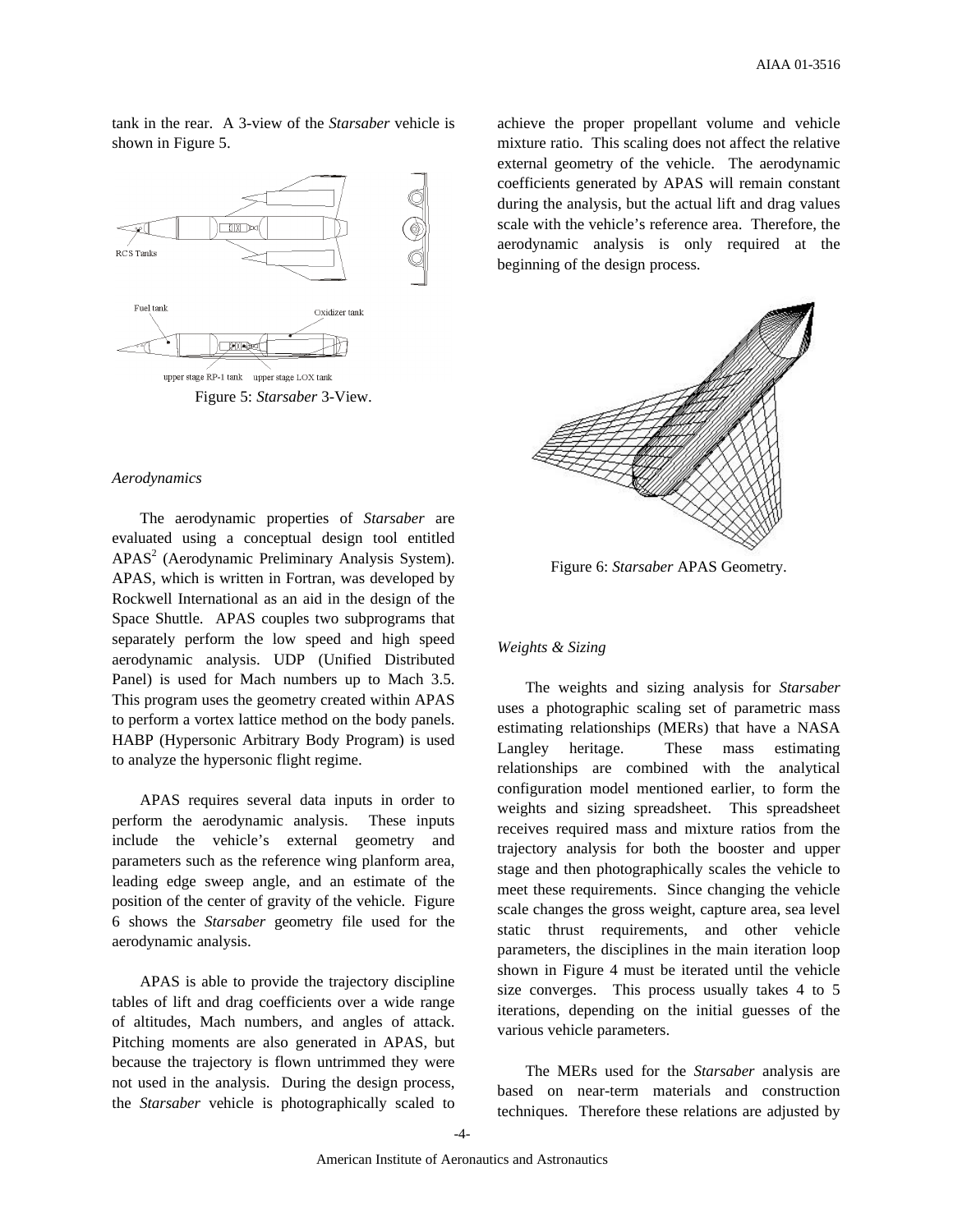a technology reduction factor (TRF) to allow their use for the advanced materials and technologies utilized on *Starsaber*. The material used for the prime structure of the booster is either graphite epoxy or an advanced metal matrix composite (e.g. titaniumaluminide) depending on the particular vehicle design being analyzed. Graphite epoxy is also used for the propellant tanks. Several other advanced subsystems are assumed for *Starsaber*. They include an autonomous flight control system, lightweight avionics, and a vehicle health monitoring system. The upper stage is made of low-cost conventional materials and uses a relatively simple LOX/RP-1 rocket engine.

For the lightest gross weight design, the converged vehicle has a gross weight of 71,950 lb. and a dry weight of 17,400 lb. The upper stage weighs 3,400 lb. including the 300 lb. payload. Graphical breakdowns of the vehicle's gross and dry weight are shown in Figures 7 and 8.

The weights and sizing discipline supplies a great deal of information to the other analyses. The trajectory analyst uses the vehicle gross weight, wing reference area, upper stage weight, and maximum wing normal force. The cost analyst uses the complete 28-point weight breakdown statement and the required sea level thrust is used by the propulsion discipline.





Figure 8: Dry Weight Breakdown.

#### *Propulsion*

The propulsion system for the *Starsaber* booster is analyzed using SCCREAM<sup>3</sup>. . SCCREAM, the Simulated Combined Cycle Rocket Engine Analysis Module, is a one-dimensional code developed at Georgia Tech that models many different types of Rocket-Based Combined Cycle (RBCC) propulsion systems. This code is used to determine the performance characteristics of the two ejector ramjet engines used to power the booster. The output obtained from SCCREAM is an engine performance deck that is pre-formatted to be used in the trajectory program. This deck contains engine thrust or thrust coefficient, and specific impulse  $(I_{\rm so})$  for a range of altitudes and Mach numbers for each operating mode of the ejector ramjets.

The ejector ramjet engines accelerate the vehicle to the staging Mach number. They also provide the ramjet propulsion used for the powered flyback of the booster to the launch site after separation from the upper stage. The two hydrocarbon-fueled ejector ramjets are axisymetric with a varying inlet throat. Figure 9 shows the notional engine shape analyzed in SCCREAM.

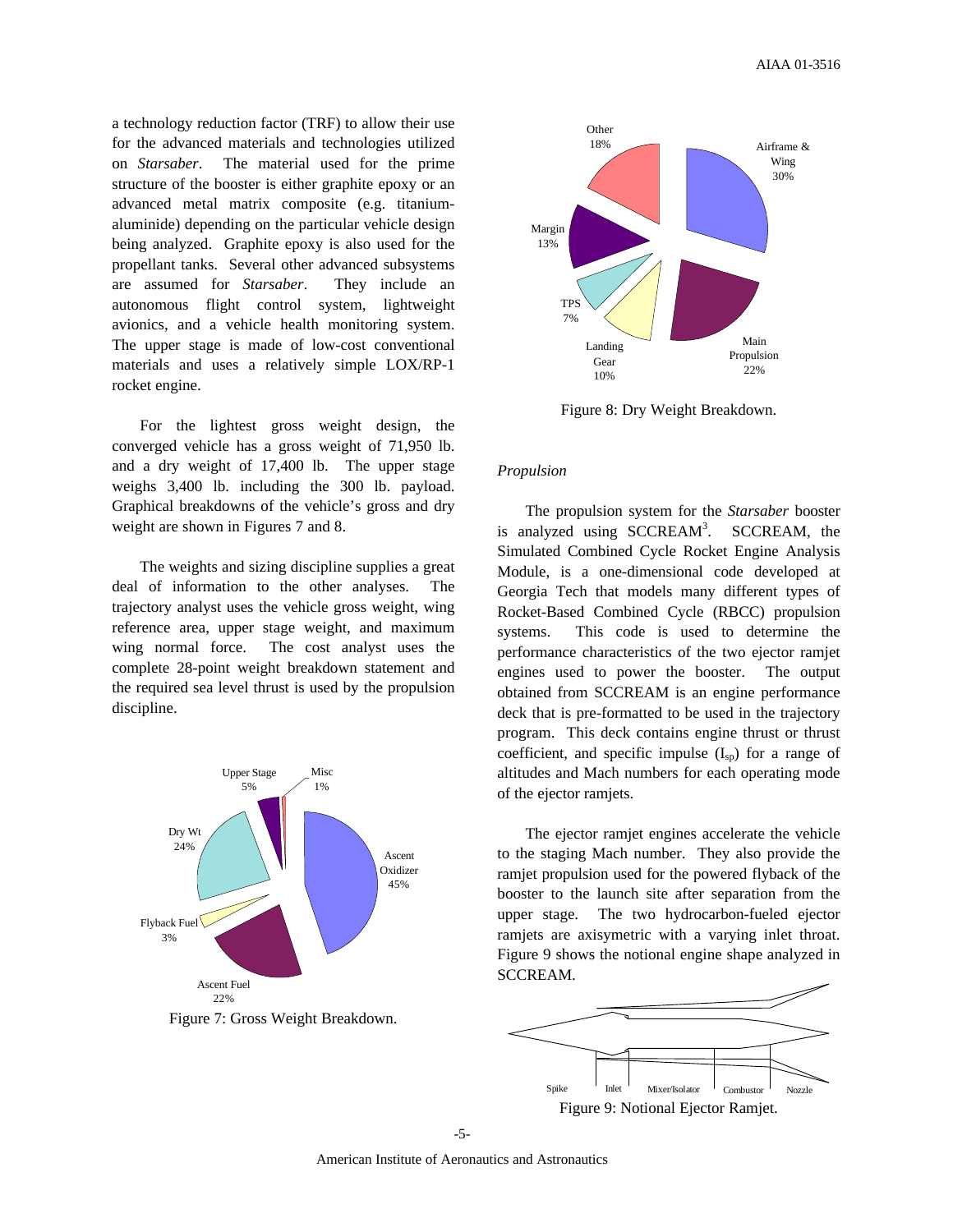A rocket primary located in the engine flow path provides the initial power for the acceleration to ramjet speeds. The engines are sized to provide the required sea level static thrust-to-weight requirement specified for the particular vehicle design being analyzed. The required inlet area is also specified for each design.

During the trajectory analysis, the transition from ejector to ramjet mode is modeled by linearly throttling the ramjet up while the ejector is ramped down over the half Mach number preceding the transition point. The same procedure is used for the transition from ramjet to all-rocket mode. The rocket performance calculations for the all-rocket mode use the same rocket primary subsystem from the ejector mode with a larger expansion area.

# *Performance*

*Starsaber* follows a branching trajectory; therefore the upper stage and booster must be modeled separately after the staging point. The booster ascent and upper stage ascent are modeled using  $POST<sup>4</sup>$ , while the booster flyback is modeled in Microsoft Excel©. POST, the Program to Optimize Simulated Trajectories, is a three degree-of-freedom code that was written by Lockheed Martin and NASA. It is a generalized event-oriented trajectory optimization code that numerically integrates the equations of motion given the aerodynamic and propulsive characteristics of the vehicle. The program minimizes the given objective function, usually propellant consumed, while meeting the given trajectory constraints.

As mentioned above the booster ascent trajectory was modeled in POST. This involves the portion of the trajectory from horizontal takeoff until the staging point. The trajectory is constrained by a maximum dynamic pressure boundary, a 3g maximum acceleration in all-rocket mode, and a maximum wing normal force load during the pull-up maneuver at the beginning of the all-rocket mode. The value of the maximum dynamic pressure allowed during the trajectory was 1600 psf. This constraint limits the internal engine pressure and vehicle heat loads. The wing normal force limit represents a compromise between wing structural concerns and the more fuelefficient, sharp pull-up maneuver at the beginning of all-rocket mode.

*Starsaber* first operates in ejector mode, then transitions to ramjet mode and flies along a constant dynamic pressure boundary until the all-rocket mode is reached. It then continues in rocket mode until the staging point is reached. The specific Mach numbers where these transitions occur are determined by the design of experiments array for the particular case being analyzed. For the lowest recurring cost case, the ejector/ramjet transition occurs at Mach 3.5, the ramjet/rocket transition occurs at Mach 5.5, and staging occurs at Mach 14. The initial dynamic pressure boundary followed during ramjet mode is also determined by the design of experiments. For the lowest recurring cost vehicle a q of 1500 psf is the initial value. After reaching this q-boundary, the optimizer in POST is allowed to vary the dynamic pressure boundary followed during the remainder of the airbreathing mode, as long as the maximum dynamic pressure constraint is met. An additional constraint imposed in the DoE on maximum engine static pressure limited, in some cases, the q-boundary that could be flown. Once the booster ascent is optimized, the ending conditions (altitude, speed, latitude, longitude, etc.) are used as inputs into remaining the two branches of the trajectory.

The upper stage branch is also analyzed using POST and is very straightforward. It involves only one engine operation mode because the upper stage is an all-rocket vehicle. After reaching the required orbit using a single burn trajectory, the mass ratio of the upper stage can be calculated and used in the weights and sizing analysis.

The flyback segment of the trajectory is more difficult to analyze in POST. Therefore, it was decided that a different analysis method was needed for the flyback segment. The solution was to create a Microsoft Excel© workbook to numerically approximate the values of interest from the flyback. The idea was to create simple approximations that could be used together to generate a basic picture of what is happening during the flyback segment.

The flow of information in the workbook is simple. The initial location, speed, and altitude of the vehicle are input into the spreadsheet based on the output of the POST ascent analysis. Then using some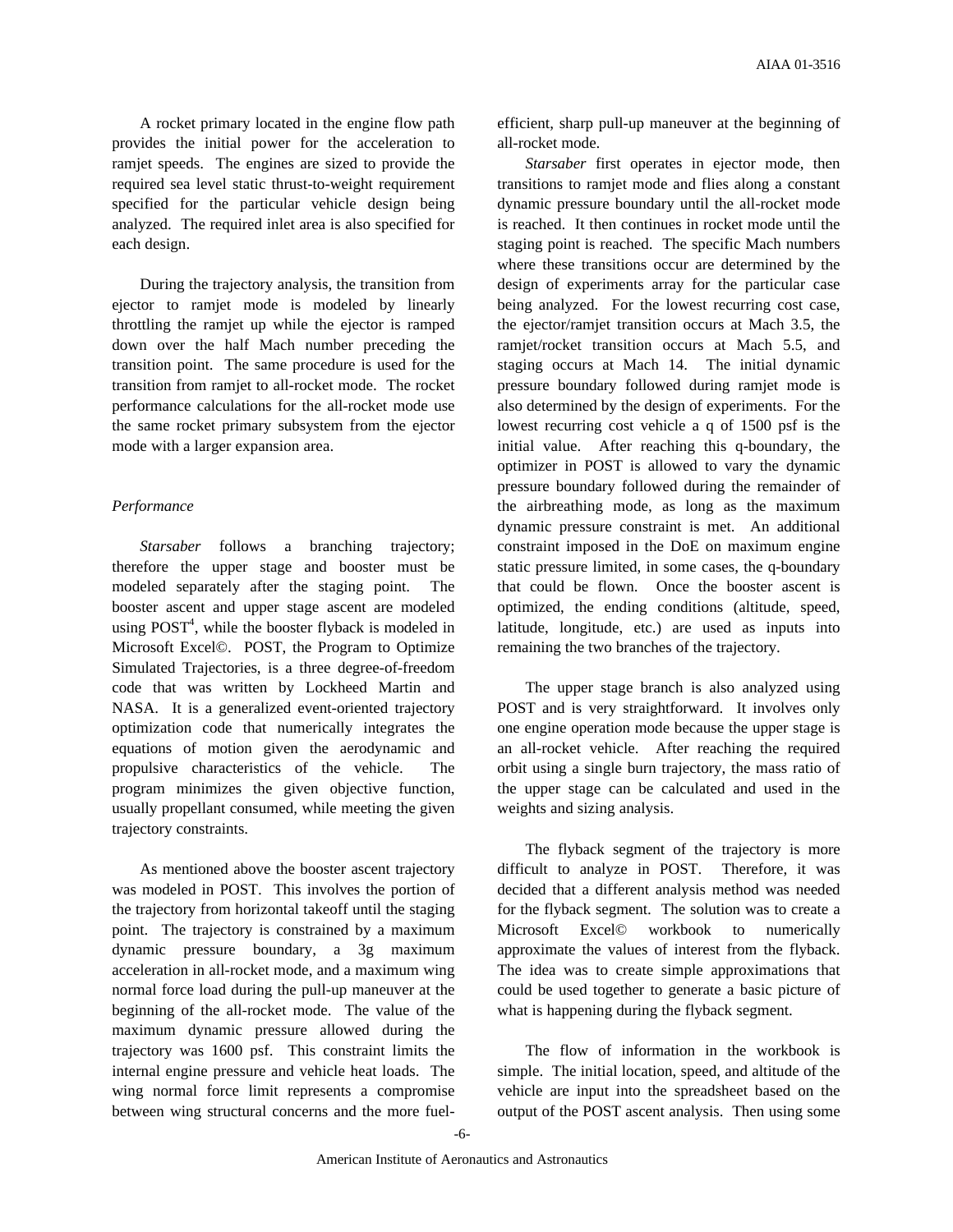basic aerodynamic approximations, the vehicle glides into a turn around until it is pointed back toward the launch site. The distance back to the launch site is then calculated and passed to the section of the workbook that calculates how much fuel will be burned during the flight back to the launch site. Once this distance is known, the program uses a form of the Breguet range equation to calculate the mass ratio of the vehicle during flyback. This section of the workbook is the most involved and merits further explanation.

In order to apply the range equation, data is needed from other disciplines. First, the workbook must know what the engine performance of the vehicle is so that it can properly keep track of fuel consumption. This data comes from SCCREAM and is represented as a function of both altitude and Mach number. The workbook performs a linear interpolation to determine which values to use. Figures 10 and 11 show plots of ramjet thrust coefficient and Isp versus Mach number for a constant altitude of 60,000 ft.



Figure 10: Ramjet Thrust Coefficient versus Mach Number (Constant 60,000 ft. Altitude).



Figure 11: Ramjet Specific Impulse versus Mach Number (Constant 60,000 ft. Altitude).

The second discipline that must provide data is aerodynamics. The workbook needs to know lift and drag coefficients to accurately model the fuel usage. Like the engine data, the aero data is also presented as a function of Mach number and must be interpolated. With these inputs, the workbook discretizes the total flight distance that was previously calculated and applies the range equation at each discreet step. As the vehicle burns fuel and becomes lighter, the vehicle is allowed to ascend until weight equals lift in a "cruise-climb" scenario. Adding up the total fuel burned in each step gives the total amount of fuel burned during the flyback and thus the mass ratio.

Because the optimum settings of Mach number and angle of attack are not know a priori, a grid search is performed on both of these parameters to find the best combination. It is assumed that during the flyback, the Mach number and angle of attack are held constant.

After the trajectory analysis in complete, the booster ascent and flyback mass ratios, booster mixture ratio, and upper stage mass ratio are used in the weights and sizing discipline to determine the vehicle's weight and overall size. The booster ascent and flyback trajectories are also sent to the aeroheating analysis to determine the TPS requirements for the vehicle.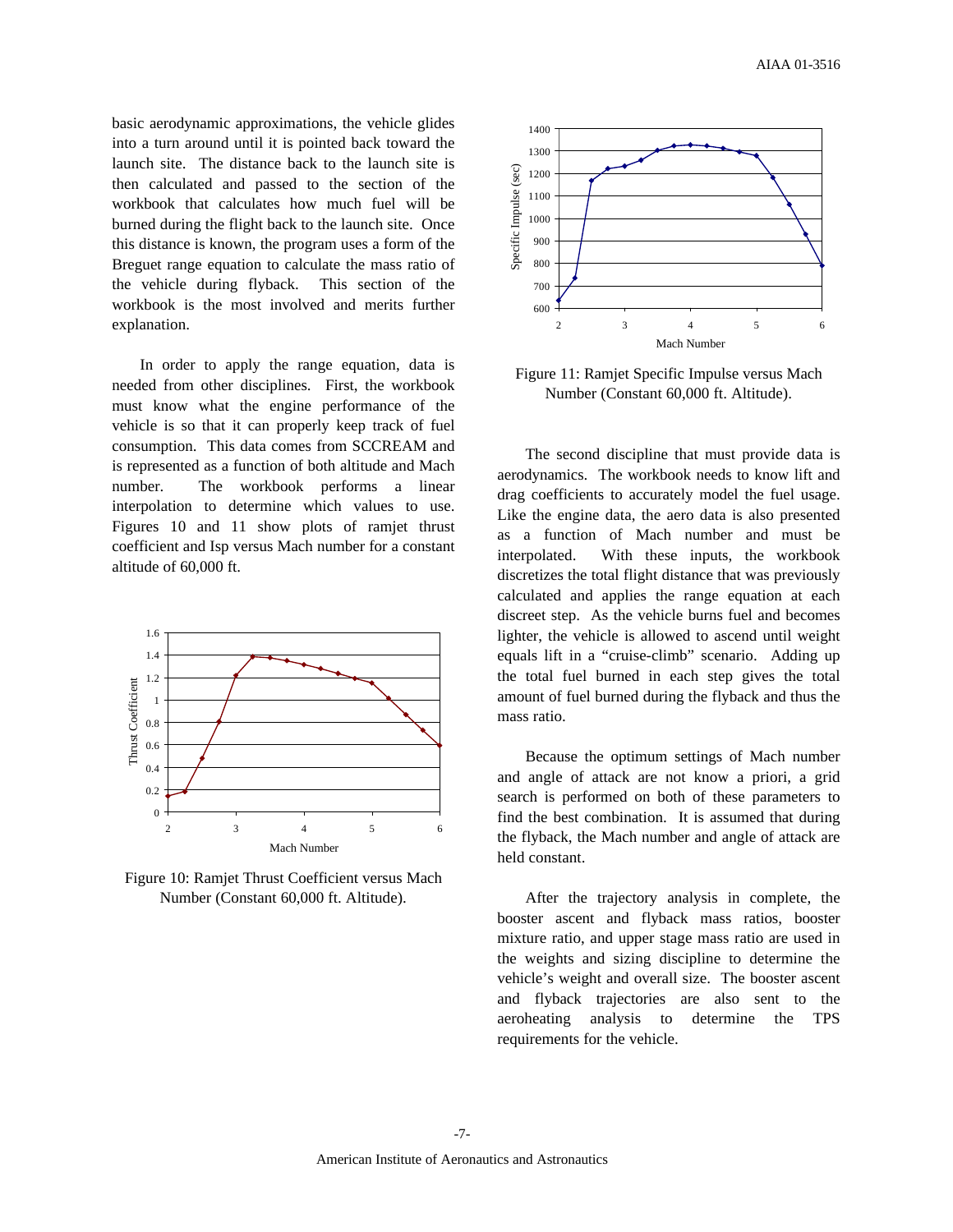## *Aeroheating*

The aeroheating analysis for *Starsaber* is performed using two separate tools. The first tool,  $MINIVER<sup>5</sup>$ , is a thermal analysis code that was written by NASA and performs a 2-D flow analysis over the vehicle. Trajectory information, including angle of attack, altitude, velocity, and sideslip angle as a function of time are input into MINIVER along with the vehicle geometry. MINIVER then models the vehicle using simple geometric shapes and calculates the centerline temperature distributions, convective heat rates, and total heat loads for the simplified vehicle.

Once the MINIVER analysis is completed a Georgia Tech developed tool, TCAT<sup>6</sup> (Thermal Calculation Analysis Tool) is used to determine the type and thickness of thermal protection needed for each section of the vehicle. TCAT allows the analysis of TPS materials from the NASA Ames'  $TPS-X^7$ database and has an internal optimization routine that allows for the calculation of the minimum TPS material thickness required to protect the vehicle substructure.

Several different TPS material types are used to protect the *Starsaber* booster. On the leeward side of the booster, flexible AFRSI blankets are used. Ceramic TUFI tiles protect the majority of the windward side and SHARP material is used on the stagnation point and leading edges of the vehicle. SHARP materials are ultra-high temperature ceramics, such as hafnium diboride, which are under development at NASA Ames as an alternative technology to actively cooled leading edges<sup>6</sup>. Reinforced carbon-carbon (RCC) tiles are used in the nose between the SHARP and TUFI tiles.

## *Operations*

The operations analysis is completed using the enhanced Architectural Assessment Tool (AATe)<sup>8</sup>. This spreadsheet-based, parametric, ground processing operations model was created by NASA KSC. The inputs to AATe are qualitative and quantitative answers to questions regarding the vehicle's attributes. These questions cover the number and type of propellant tanks, TPS material, vehicle size, engine type, etc. The vehicle is then judged using the Space Shuttle as the baseline concept. The results are then compiled into a final quantitative measure of the vehicle operability.

Using the results from the operations analysis, AATe is able to predict the ground operations cost associated with the reusable parts of the vehicle. For the operational cost analysis, it is assumed that the company operating the *Starsaber* vehicle is using a large fictitious spaceport at KSC and is therefore able to share common facilities with other companies.

#### *Economic Analysis*

The tool used for the economic analysis of the Starsaber vehicle is CABAM<sup>9</sup>. CABAM (Cost and Business Analysis Module) is a spreadsheet tool developed at Georgia Tech that uses parametric cost estimating relationships (CERs) to determine the cost of the launch system. The inputs to CABAM include a weight breakdown of the booster and upper stage, technology and complexity factors, and operations cost numbers.

The economic analysis assumes that *Starsaber* is developed and built as a government asset, but is operated by a fictitious commercial company named Small RLV, Inc. This company operates the *Starsaber* fleet out of a notional spaceport at KSC. This spaceport is used by multiple vehicle operations with a shared staff and facilities. Other assumptions made in the economic analysis are as follows:

- the government pays for all of the design, development, testing and evaluation (DDT&E), fleet acquisition, and facilities expenses.
- the government subcontracts to Small RLV Inc. to operate the vehicle 24 times per year.
- primary labor and other ground operations costs are provided by Small RLV Inc.
- Small RLV Inc. makes a 10% "fee" above the recurring cost of the flight.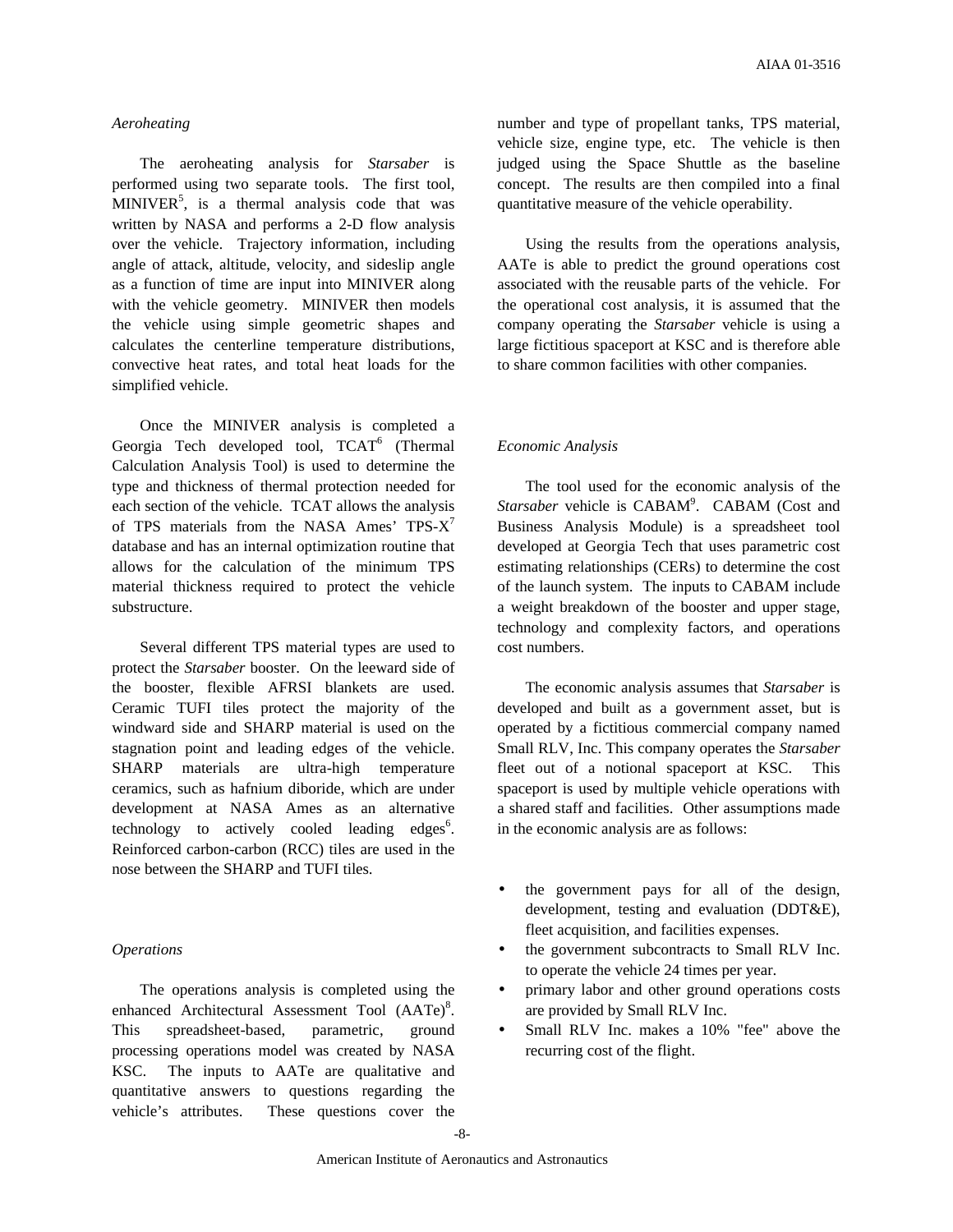Using these assumptions the following are representative results for the *Starsaber* economic analysis. Typical recurring costs per flight ranged from between  $$2M - $2.7M$  (1999 dollars) depending on the particular configuration being analyzed. Figure 12 shows a sample recurring cost breakdown for *Starsaber*. The liability insurance cost was assumed to be \$100K per launch. The LRU (line replacement unit) hardware cost is the maintenance hardware cost for the booster. Shown in Table 1 is a sample non-recurring cost breakdown for *Starsaber*. The non-recurring costs include both the DDT&E costs and the theoretical first unit costs (TFU). Typically the non-recurring cost ranged from \$1,500M to \$3,000M depending on the specific vehicle design. The values shown in Table 1 are for the lowest non-recurring cost design analyzed.



Figure 12: Typical Recurring Cost Breakdown.

| Items                      | Non-Recurring Cost |
|----------------------------|--------------------|
| DDT&E                      | \$1,316 M          |
| <b>Booster Airframe</b>    | \$1,203 M          |
| <b>Booster Engines</b>     | \$85 M             |
| <b>Upper Stage</b>         | \$28 M             |
| <b>TFU</b>                 | \$273 M            |
| <b>Booster Airframe</b>    | \$210 M            |
| <b>Booster Engines</b>     | \$60 M             |
| <b>Upper Stage</b>         | \$3 M              |
| <b>Total Non-Recurring</b> | \$1,589 M          |

|  |  |  |  |  |  |  |  | Table 1: Typical Non-Recurring Cost (1999 Dollars). |  |
|--|--|--|--|--|--|--|--|-----------------------------------------------------|--|
|--|--|--|--|--|--|--|--|-----------------------------------------------------|--|

## **EXPENDABLE UPPER STAGE**

The upper stage system chosen for *Starsaber* is an expendable pump-feed LOX/RP-1 system (Figure 13). An expendable option is used because of the low

flight rates envisioned for a small payload-class vehicle, and therefore the associated difficultly in recovering the development costs of a reusable upper stage. The cost trends for an expendable upper stage show that the reduction in development and operations/support cost outweigh the cost of the expended hardware per flight.



Figure 13: Expendable Upper Stage.

Since the upper stage is expendable the production costs of each stage should be minimized to reduce the expense of each mission. In this regard, a pump-feed LOX/RP-1 gas generator cycle engine was chosen as the propulsion system. This engine operates with a chamber pressure of 650 psia, an area ratio of 50, and a fuel mixture ratio of 2.17. The engine is sized to give the upper stage a vacuum thrust to gross weight at staging ratio of 1.0 and has a vacuum  $I_{\rm SD}$  of 328 seconds. A pressure-fed engine was considered as a low cost alternative, but the propellant volume required exceeds the practical limit for a pressure-fed engine system. Also, the large tank weight associated with the pressure-fed system made it impractical for this application. The other components of the upper stage include graphite epoxy tanks and structure and a low cost avionics package.

## **DESIGN OF EXPERIMENTS**

A Taguchi L16 design of experiments array was used to determine the effect of fifteen different design variables on *Starsaber's* overall cost and weight. The fifteen variables chosen for the DoE were selected after consultation between the Space Systems Design Laboratory at Georgia Tech and engineers at NASA's Marshall Space Flight Center. The variables included in this study are: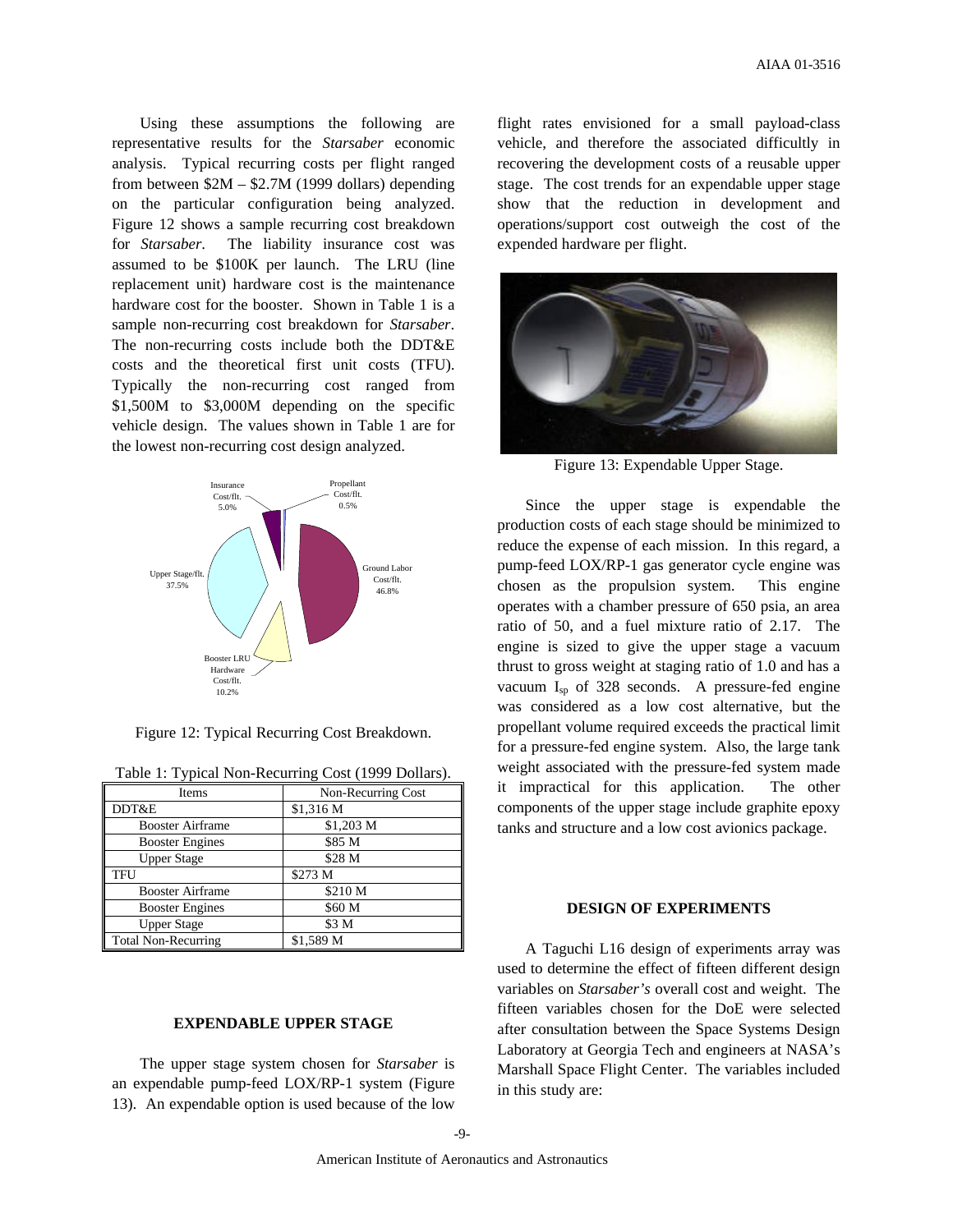- the booster's prime structure material
- the fineness ratio of the booster fuselage
- the ratio of the wingspan to body diameter of the booster
- the ejector/ramjet transition Mach number
- the ramjet/rocket transition Mach number
- the staging Mach number
- the initial dynamic pressure boundary for ramjet mode
- the maximum allowable engine static pressure
- the overall vehicle thrust-to-weight ratio at takeoff
- the booster's oxidizer
- the booster's fuel
- the ratio of the booster's engine capture area to fuselage cross sectional area
- the primary rocket maximum chamber pressure
- the maximum expansion ratio for the booster's engines
- and the maximum wing loading

Table 2 is the DoE array used in this analysis and shows the settings used for each variable. As can be seen the variables include mass property/configuration variables, performance (trajectory) variables, aerodynamic variables, as well as variables affecting propulsion. They were chosen because each was seen as a possible important factor in the vehicle's overall weight and cost. The DoE is used to determine the actual importance of each variable and which variable settings give the more desirable solutions.

For each case, the final output metrics evaluated were the vehicle's dry weight, gross weight, nonrecurring cost, recurring cost per flight, and recurring price per flight. The dry weight includes only the first stage (booster), while the gross weight includes the upper stage. The recurring price per flight is the price charged by the fictitious company, Small RLV Inc., which is operating the *Starsaber* fleet and includes a 10% "fee" above the recurring cost of the vehicle.

| ezn I         | -dur<br>Sinks re | <b>Finalists</b><br>l innezz<br>RT N<br>0.401 | With.<br>spackade<br>dameter.<br>(642) | Frida<br>Ejectus<br>Bor ist<br><b>Institute</b><br>TM T | Firm<br><b>Rand</b><br>Footet<br>rark dor<br>(km) | Swaing<br>kaali<br>kuunna.<br>r stero | about a v<br>an Mali (per) | <b>Pus</b><br>Engine<br>Gludia<br>Provenil i<br>in-li | Draigh<br>William<br>AS AL<br>nachdt.<br><b>LLANDS</b> | The dizer | $\mathbf{a}$  | Tutu<br>Achivalous<br>0.194<br>then o tal<br>N <sub>*</sub> | Primary.<br>Postak.<br>macka<br>in•li | الموالا<br>expansion.<br>ruh<br><b>District</b> | MaxWing<br>No ma<br><b>LANNA</b> | $(1-1)$ | LoadVisors, Lity Varight, Grass Words,<br>jir i | Nur<br>Post ning<br>Concentrate | fourn na<br><b>Daniel Inter</b><br><b>1700</b> | Fourning<br><b>Edecylight</b><br>(FM) |
|---------------|------------------|-----------------------------------------------|----------------------------------------|---------------------------------------------------------|---------------------------------------------------|---------------------------------------|----------------------------|-------------------------------------------------------|--------------------------------------------------------|-----------|---------------|-------------------------------------------------------------|---------------------------------------|-------------------------------------------------|----------------------------------|---------|-------------------------------------------------|---------------------------------|------------------------------------------------|---------------------------------------|
|               | Gr/Cp            | c                                             | 45                                     | 2.                                                      | 7                                                 | 0.5                                   | 1200                       | 300                                                   | $\sim$ $\diamond$<br>---                               | 11202     | Frapane       | 07                                                          | 2000                                  | ٠.                                              | 2                                | 22,050  | 106 100                                         | 1,010                           | 2.30                                           | 2.62                                  |
| 2             | ShPp.            | B.                                            | 4.6                                    | 35                                                      | តត                                                | 14.                                   | 1500                       | 150                                                   | DR.                                                    | TCX.      | Р             | 97                                                          | 2000                                  | 1.5                                             | 3.                               | 34 RFO  | 212.270                                         | 2.1RG                           | 2.12                                           | 2.33                                  |
| 31            | Gi/Ep            | s.                                            | 55                                     | э.                                                      | 55                                                | $-4$                                  | 1500                       | 150                                                   | 0.6                                                    | H2C2      | Propane       | 03                                                          | 1000                                  | 乏                                               | а                                | 57,600  | 584 550                                         | 2735                            | 2.17                                           | 239                                   |
|               | är/≡p            | ь                                             | 99.                                    | 35                                                      | ÷                                                 | $\mathbf{u}$ .                        | 1200                       | 300                                                   | ≌.                                                     | LGX       | H.            | Ud.                                                         | 1000                                  | 2                                               | B.                               | 34.BUJ  | 186,050                                         | 2160                            | 2,52                                           | 2.22                                  |
| ΞI            | OMED.            | 19.                                           | 45                                     | з.                                                      | 55                                                | ۰.                                    | 1200                       | 300                                                   | 4.4                                                    | LCX       | Гторегъ       | 98                                                          | 1200                                  | $\cdot$ 5                                       | 15                               | 30.350  | 181,890                                         | 2015                            | 2.19                                           | 231                                   |
| ó             | Gr/Cp            | 10                                            | 45                                     | 3.5                                                     | 7.                                                | éΣ                                    | 1500                       | 150                                                   | 2.1                                                    | 11202     | ъP            | oa.                                                         | 1000                                  | ٠.                                              | 15                               | 23, 150 | 134 300                                         | 1,705                           | 2.45                                           | 270                                   |
|               | Hr/~p            | 11                                            | 1111                                   | з.                                                      |                                                   | H b                                   | 1900                       | 180                                                   | ::                                                     | 1,418     | <b>Hapans</b> | 47                                                          | 2000                                  | 2                                               | 11.                              | 2413.41 | 116:400                                         | 1880                            | 見報                                             | 2.74                                  |
| s.            | Si/Ep            | 10                                            | 55                                     | 3,5                                                     | 55                                                | 14                                    | 1000                       | 355                                                   | 9.5                                                    | H2C2      | чP.           | 97                                                          | 2000                                  | 2                                               | 15                               | 41.500  | 291450                                          | 2290                            | 2.11                                           | 252                                   |
| д             | TEAL             | c.                                            | 45                                     | 2.                                                      | 55                                                | 0.5                                   | 1500                       | 222                                                   | Ωâ                                                     | 11202     | ٠P            | oa.                                                         | 2000                                  | 2                                               | 15                               | 10,500  | 07.200                                          | 1,700                           | 2,41                                           | 265                                   |
| H9.           | TI-AI            | R.                                            | 4.61                                   | 35                                                      | ÷.                                                | 14.                                   | 1000                       | 150                                                   | DB.                                                    | 1CX       | Propansi      | ŋя                                                          | 2000                                  | 2                                               | TE.                              | 54.700  | 412.100                                         | 2790                            | 228                                            | 251                                   |
| 11            | πw               | ε                                             | 55                                     | å.                                                      | 7.                                                | $-4$                                  | 1000                       | 150                                                   | 0.5                                                    | H2C2      | «Р            | 97                                                          | 1000                                  | 1.5                                             | 15                               | 62600   | 474-000                                         | 2860                            | 221                                            | 244                                   |
| w             | <b>IFAL</b>      | ь                                             | o o                                    | 35                                                      | 9.9                                               | 4.2                                   | 1500                       | 300                                                   | D.S                                                    | LGX       | Frapanc       | U f                                                         | 1200                                  | ۵.                                              | 15                               | 20,250  | 67,800                                          | 1.780                           | 2,42                                           | 2.66                                  |
| 13            | TI-AI            | 19.                                           | 45                                     | з                                                       | Ŧ                                                 | 14.                                   | 1900                       | 300                                                   | IJ,                                                    | LCX       | √.            | 97                                                          | 1200                                  | 2.                                              | 3.                               | 11.200  | 552.300                                         | 2415                            | 220                                            | 242                                   |
| 14            | πA               | 10                                            | 45                                     | 3.5                                                     | 55                                                | âΣ                                    | 1000                       | 150                                                   | ûá                                                     | 11202     | Propane       | 97                                                          | 1000                                  | ē.                                              | s.                               | 16,050  | 77.060                                          | 1,545                           | 2,40                                           | 264                                   |
| 26.           | <b>IFAL</b>      | 11                                            | 1111                                   | з.                                                      | £i £i                                             | H b                                   | 1000                       | 180                                                   | ∷ ∷                                                    | 1,618     | ۰.            | 비에                                                          | 2000                                  | t Is                                            | B.                               | ta bela | 所述期                                             | 1794                            | 251                                            | 233                                   |
| $\frac{1}{2}$ | $1 - \mu$        | 11                                            | 1111                                   | 35                                                      |                                                   | $-4$                                  | 1900                       | 300                                                   | $\mathbb{Z} \oplus$                                    | нля       | <b>Hanard</b> | 비에                                                          | 2000                                  | t is                                            | ĸ.                               | 4011991 | 34G AKI                                         | 2!41                            | 9. I.H                                         | 274                                   |

#### Table 2: Starsaber Design of Experiments Array.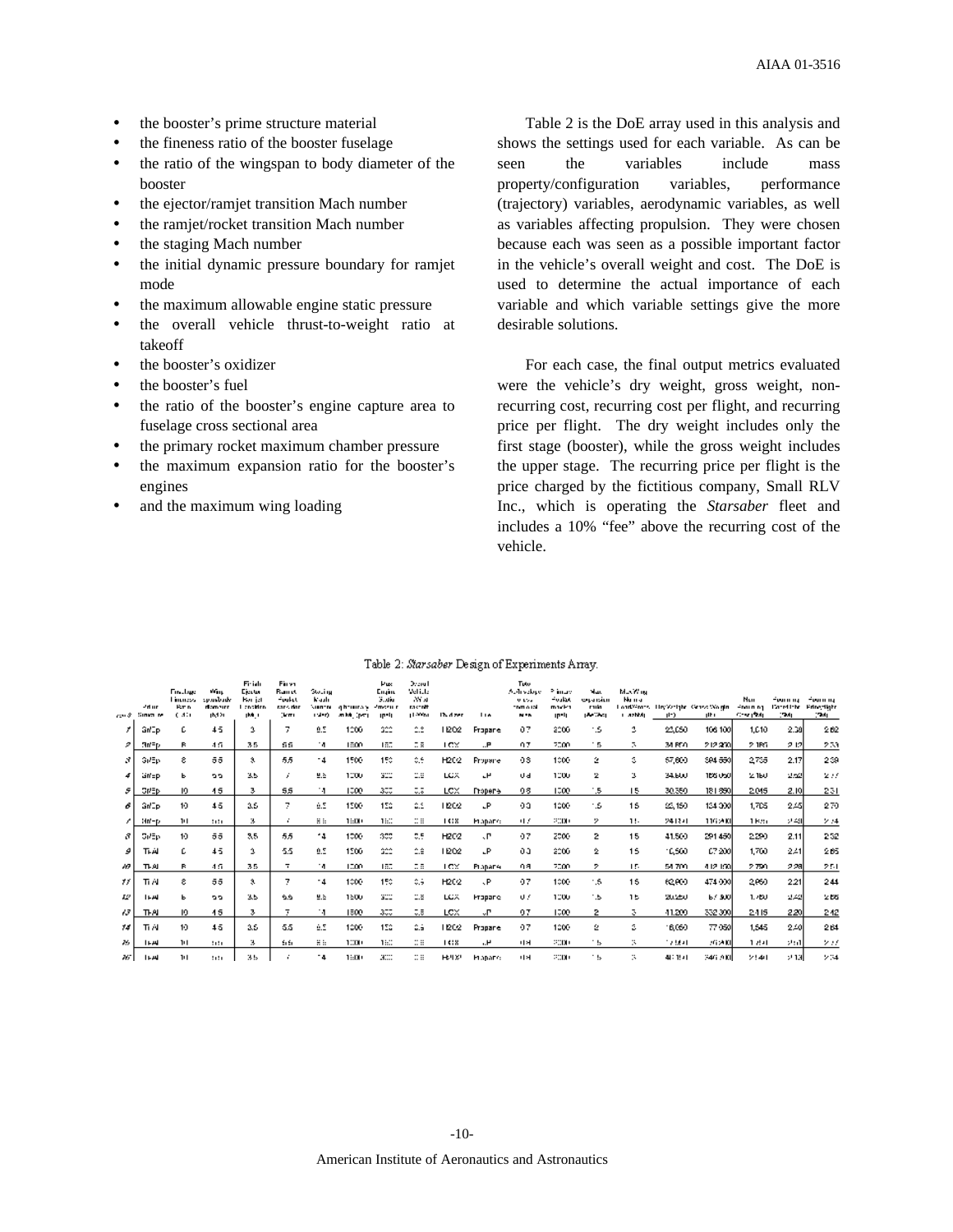The design of experiments array presented above is composed of sixteen different *Starsaber* designs. For each of these designs, the iterative design process described earlier was used to determine the vehicle properties. For every case, a converged design was reached using the design structure matrix shown in Figures  $3 \& 4$ . The average design time for each vehicle ranged from 3 to 5 days, depending on the difficultly associated with the different variable combinations.

From the DoE array, the analysis of the mean technique (ANOM) was used to determine the effect of each variable on the five performance metrics. Also, the variable settings producing the lowest weight and recurring cost vehicles were predicted. It should be noted that the two-level DoE used for this experiment cannot capture any quadratic effects of the design variables on the metrics. A two-level array gives either the high or low settings of each variable as the "near optimum" answer. For a more detailed determination of the optimal variable settings, the results from this 2-level analysis could be used as a screening test and the most important and influential variables could be included in a 3-level DoE.

#### **RESULTS**

Detailed weight breakdowns and economic analysis are available for each vehicle, however, for this paper only the overall vehicle gross and dry weights, recurring cost per flight and non-recurring costs will be presented. The gross weight comparison for each case of the DoE is shown in Figure 15.

As can be seen from Figure 15 the gross weight varies greatly depending on the vehicle design. The cases with the higher staging Mach numbers are the highest weight vehicles, while the lower staging Mach number vehicles tend to be the lightest. The lower recurring cost cases have the opposite trend (Figure 16). The higher staging Mach number vehicles have the smallest upper stages and therefore the recurring cost is less, because a large factor in the recurring cost is the cost of a new expendable upper stage.

After the analysis of all sixteen cases in the DoE was complete, it was possible to determine the effect of each variable on the performance metrics and to determine which variable settings yield the lowest cost and lightest gross and dry weight versions of *Starsaber*.



Figure 15: Gross Weight Breakdown.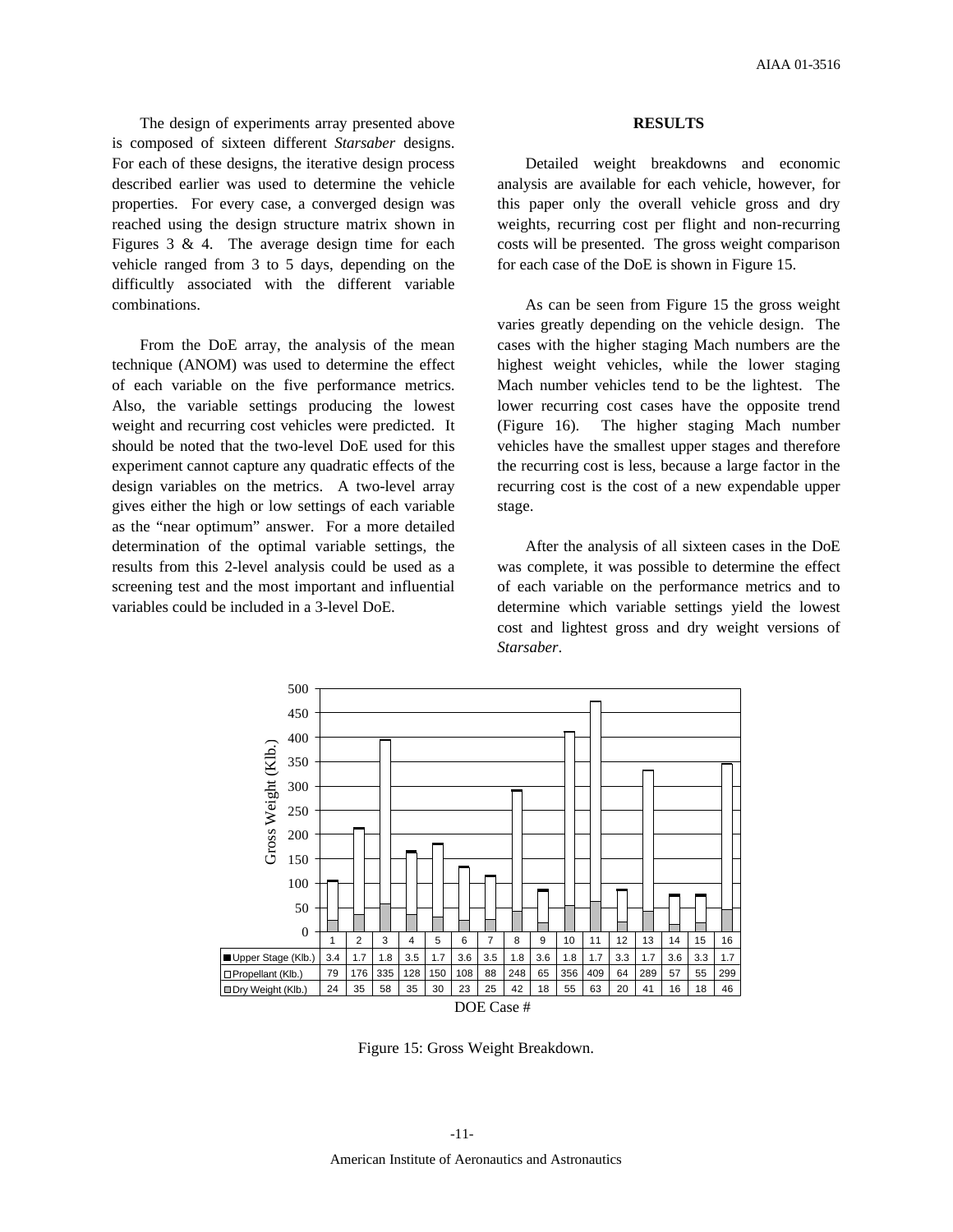

DOE Case #

Figure 16: Recurring Cost Breakdown.

Pareto diagrams are used to graphically show what variables influence the metrics the most. According to the Pareto principle, 20% of the variables will account for 80% of the effect on the given metric $10$ . This principle allows a Pareto chart to be used as a screening test to determine which variables should be included in a more detailed analysis. The Pareto charts for gross liftoff weight and recurring cost per flight are shown below in Figures 17 and 18.



Figure 17: Pareto Chart for Gross Liftoff Weight.





The dominance of a variable was determined by finding the difference between the averaged value of the metric for all cases in the DoE where the variable was at its lowest setting and for all the cases where the variable was at its highest setting. The charts above show that the most dominant variable is the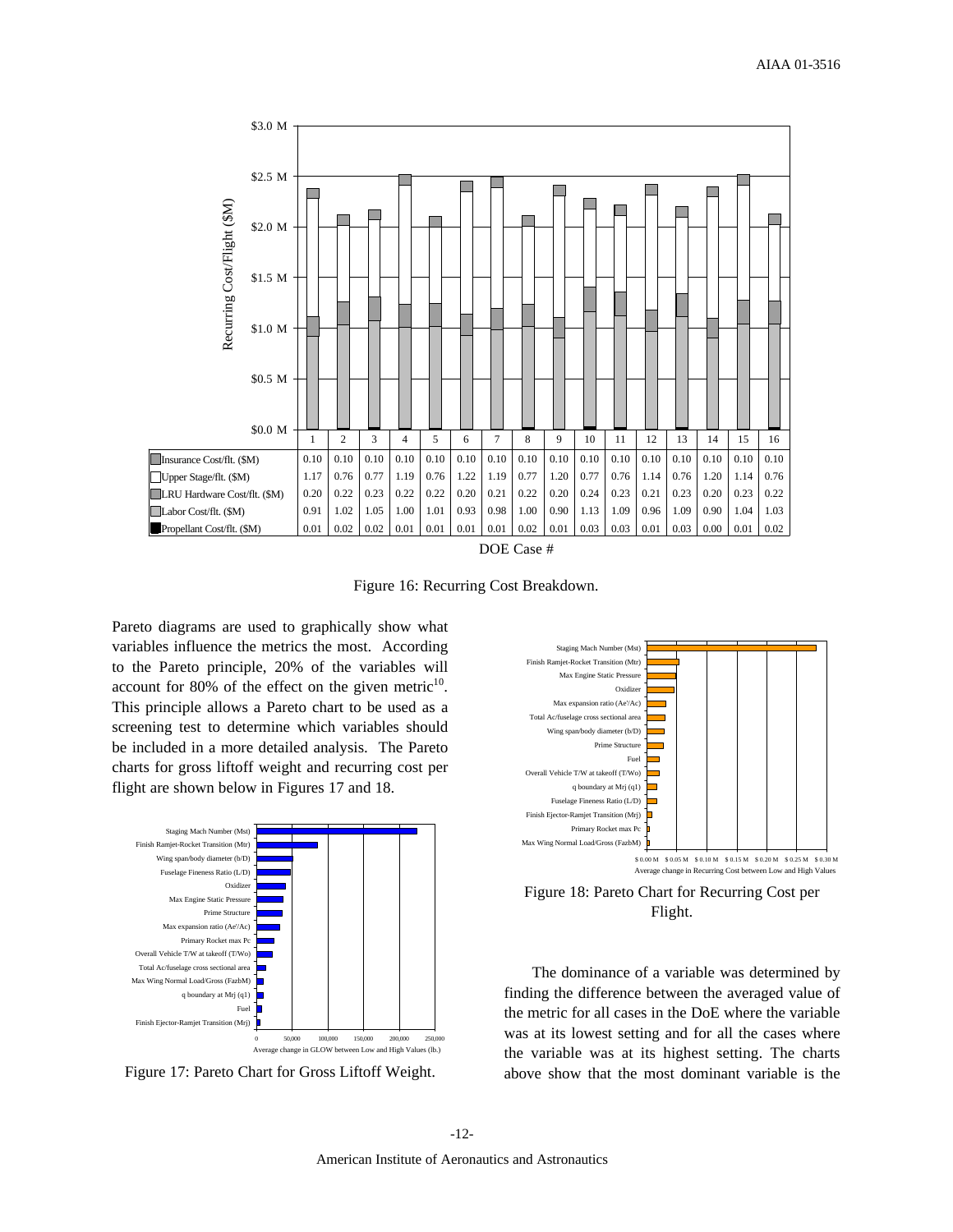staging Mach number, followed by the ramjet/rocket transition Mach number.

The ANOM tables used to generate the Pareto charts were also used to determine the settings for the lowest recurring cost, lowest gross weight, and lowest dry weight vehicle designs. The specific settings determined by the ANOM tables were not one of the sixteen previously run cases, so additional designs where converged using the same iterative design process discussed earlier. The ANOM analysis predicted the same variable settings when the gross and dry weights were used as the optimization variable. Therefore only two new vehicle designs where required. The variable settings and results are shown in Figure 19.

|                                                    | Lowest<br><b>Recurring Cost</b><br>Solution | <b>Lightest Weight</b><br>Solution |
|----------------------------------------------------|---------------------------------------------|------------------------------------|
| Prime Structure                                    | Gr/Ep                                       | Gr/Ep                              |
| Fuselage Fineness Ratio (L/D)                      | 10                                          | 10                                 |
| Wing Span/Body Diameter (b/D)                      | 4.5                                         | 4.5                                |
| Finish Ejector-Ramjet Transition (Mrj)             | 3.5                                         | 3.5                                |
| Finish Ramjet-Rocket Transition (Mtr)              | 5.5                                         | 5.5                                |
| Staging Mach Number (Mst)                          | $14*$                                       | $8.5*$                             |
| q boundary at Mri (psf)                            | 1500                                        | 1500                               |
| Max Engine Static Pressure (psi)                   | 300                                         | 300                                |
| Overall Vehicle T/W at Takeoff (T/W <sub>o</sub> ) | 0.9                                         | 0.9                                |
| Oxidizer                                           | $H2O2*$                                     | $LOX^*$                            |
| Fuel                                               | Propane                                     | Propane                            |
| Total Ac/Fuselage Cross Sectional Area             | 0.7                                         | 0.7                                |
| Primary Rocket Max Pc (psi)                        | 2000                                        | 2000                               |
| Max Expansion Ratio (Ae'/Ac)                       | 1.5                                         | 1.5                                |
| Max Wing Normal Load/Gross (FazbM)                 | 3                                           | 3                                  |
| Dry Weight (lb)                                    | 26,250                                      | 17,375                             |
| Gross Weight (lb)                                  | 168,250                                     | 71,950                             |
| Non-Recurring Cost (\$M)                           | 1,890                                       | 1,580                              |
| Recurring Cost/Flight (\$M)                        | 2.01                                        | 2.43                               |
| Recurring Price/Flight (\$M)                       | 2.21                                        | 2.67                               |
|                                                    |                                             | *setting changed                   |

Figure 19: "Optimized" Vehicle Designs.

The lightest gross/dry weight vehicle has the lower staging Mach number and uses LOX because of the increased engine performance. The lower staging Mach number gives a lighter vehicle because the booster can be much smaller. The lowest recurring cost vehicle has the higher staging Mach number, which gives a smaller and cheaper expendable upper stage. It also uses hydrogen peroxide  $(H_2O_2)$  for an oxidizer because of the operational cost benefits of using a non-cryogenic oxidizer.

The lowest recurring cost vehicle did in fact have a lower recurring cost than all sixteen of the

original cases. The vehicle optimized for weight has a lower GLOW than all the original cases, but it has the second lowest dry weight. The reason for this is the selection of graphite epoxy (Gr/Ep) instead of titanium aluminide (Ti-Al) as the prime structure. If the prime structure for the lowest weight solution is switched to Ti-Al and the vehicle is re-converged, the dry weight decreases to below 16,000 lbs. making it lighter than the sixteen original cases. The statistical reason for the selection of Gr/Ep over Ti-Al by the ANOM analysis can be explained by the effect of confounding. Confounding is when one variable in the DoE statistically affects another. In this case, the prime structure column appears to be confounded by the interaction between the staging Mach number and rocket transition Mach number columns. For the Ti-Al cases, instances of the high staging Mach number occur with the high ramjetrocket transition Mach number while the high staging Mach number for the Gr/Ep cases occurred with the low ramjet-rocket transition Mach number. The combination of high staging and ramjet-rocket transition Mach numbers leads to a large booster stage and therefore a heavier vehicle. Since the majority of the heavy vehicles occurred when the material selection was Ti-Al, the ANOM analysis chose Gr-Ep. However, even with this confoundment issue, the results from the DoE analysis are very encouraging and give vehicles with significantly lower recurring cost and gross liftoff weight when compared to the initial reference designs considered by the team. The use of a DoE and ANOM analysis allowed the team to analyze only a small fraction of the  $2^{15}$  possible design combinations, but still obtain near-optimal results for both vehicle cost and weight.

# **TRADE STUDIES**

The variable with the largest influence on the vehicle cost and weight is the staging Mach number. Since this variable is so influential to the results, an additional trade study was conducted to further analyze its influence. Figure 20 shows the effects of staging Mach number on the non-recurring and recurring costs of the lowest recurring cost vehicle. To generate this graph, the fourteen DoE variables besides the staging Mach number where left at their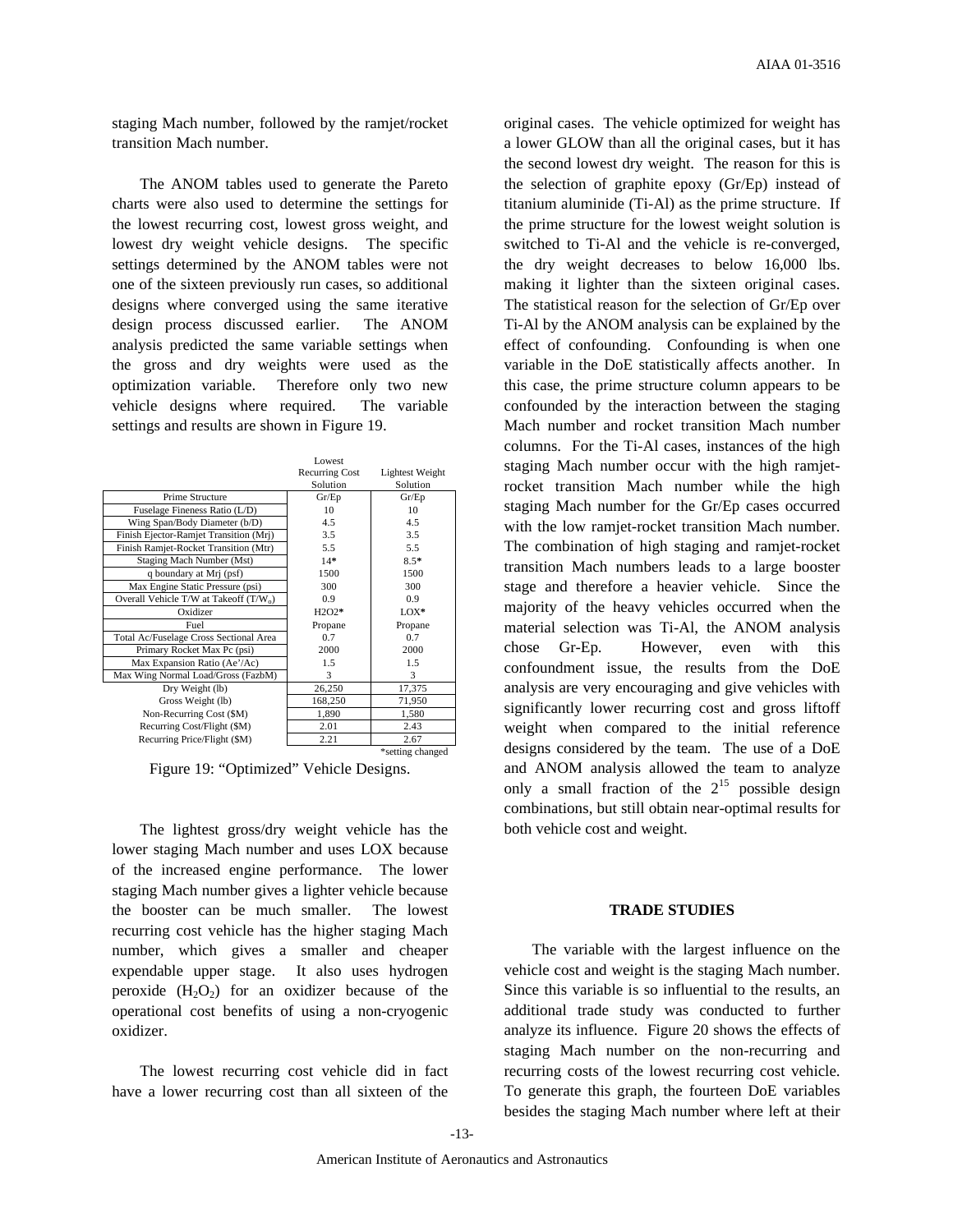lowest recurring cost settings. Then a sweep of staging Mach numbers was performed.



Figure 20: Effect of Staging Mach Number on Cost.

Figure 20 shows that increasing the staging Mach number further reduces the recurring cost of the system. This is because a higher staging Mach number results in an even smaller expendable upper stage. This trend will continue until the flyback fuel costs and booster maintenance costs become dominant and start driving the recurring cost up again. The reduction in recurring cost is at the expense of the non-recurring cost. Higher staging Mach numbers give a larger booster and therefore the development and production costs of the vehicle increase dramatically.

## **SUMMARY**

*Starsaber* is a TSTO horizontal takeoff vehicle sized to place a 300 lb. payload into LEO. A systems engineering method utilizing a Taguchi L16 design of experiments array was used to examine system variable interactions and the sensitivities of performance metrics to these variables. Two "optimal" *Starsaber* designs where determined using ANOM techniques. The first was designed for lowest recurring cost and the second was designed for lowest gross/dry weight. Within the ranges examined, each of these vehicles showed a preference for higher dynamic pressure trajectories, high chamber pressure rocket primaries, high fineness ratio fuselages, high allowable internal engine pressures, and high takeoff thrust-to-weight

ratios. There were several key differences between the two vehicles. The lowest recurring cost vehicle preferred an  $H_2O_2$ /Propane fuel-oxidizer combination, while the lowest weight vehicle preferred LOX/Propane. A JP fueled vehicle was not preferred by either solution for the evaluation criteria considered. The lower recurring cost vehicle has a higher staging Mach number (Mach 14), while the lightest weight vehicle has a lower staging Mach number (Mach 8.5). This result should be expected because the upper stage of *Starsaber* is expendable, and the high staging Mach number vehicle throws away a smaller, cheaper upper stage. A trade study was performed on staging Mach number because of its dominant influence on the performance metrics. It was found that a further increase in staging Mach number resulted in a lower recurring cost vehicle, but this is at the expense of vehicle weight and nonrecurring cost.

#### **ACKNOWLEDGEMENTS**

This research was supported by NASA grant NAG8-1597 from NASA MSFC to the Georgia Tech Space Systems Design Laboratory. This grant was under the direction of Mr. Garry Lyles.

The authors would like to acknowledge others who helped with this project: Specifically, Mr. D.R. Komar of NASA's MSFC who served as our contact at MSFC and Lt. Kris Cowart of the SSDL at Georgia Tech who did the Aeroheating analysis.